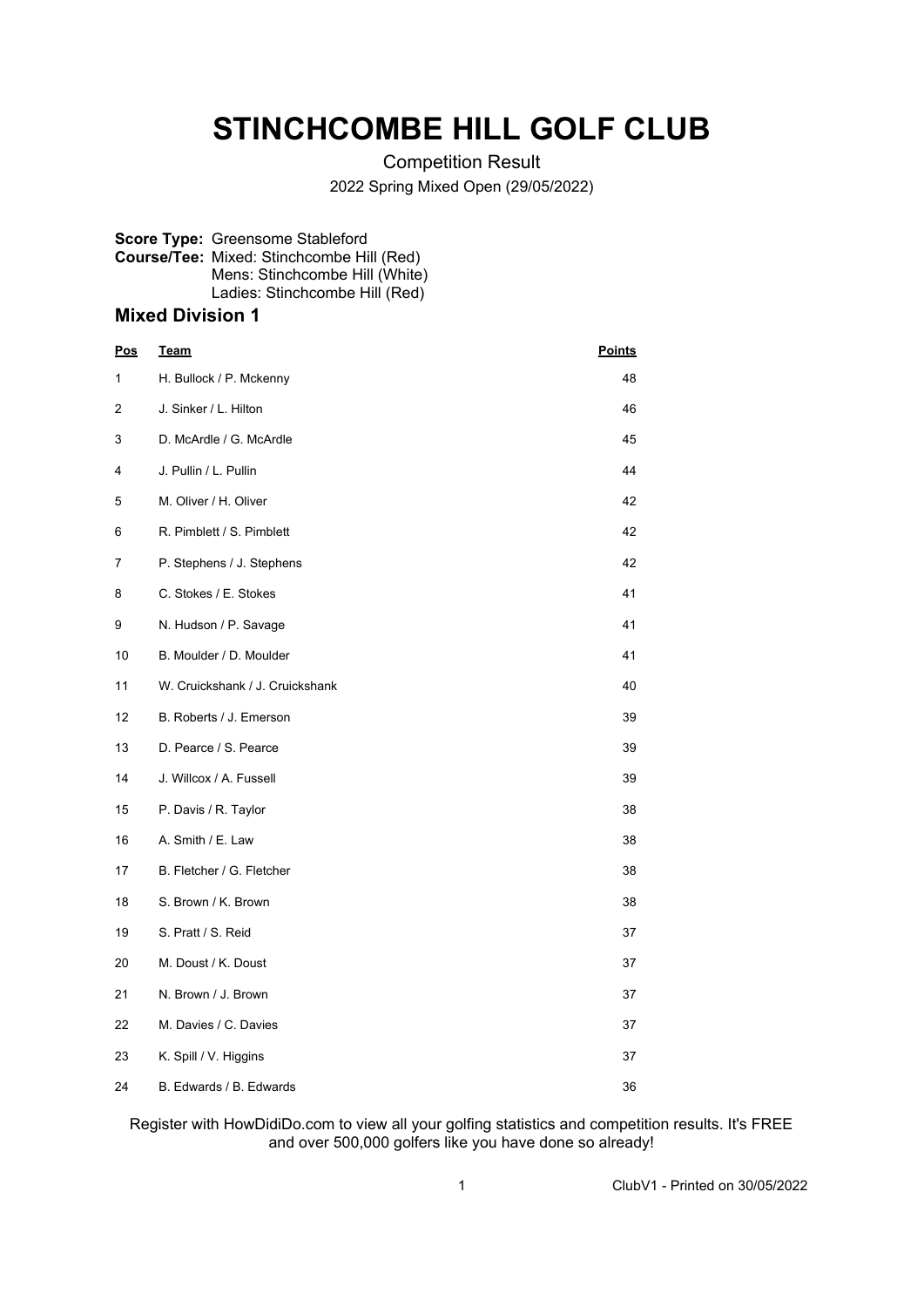#### **Score Type:** Greensome Stableford **Course/Tee:** Mixed: Stinchcombe Hill (Red)

Mens: Stinchcombe Hill (White) Ladies: Stinchcombe Hill (Red)

## **Mixed Division 1**

| Pos | <b>Team</b>                     | <b>Points</b> |
|-----|---------------------------------|---------------|
| 25  | J. Andrews / A. Andrews         | 36            |
| 26  | G. Woodlands / A. Crawley       | 36            |
| 27  | S. Rogers / S. Rogers           | 36            |
| 28  | K. Gould / H. Gould             | 35            |
| 29  | M. Paterson / R. Paterson       | 35            |
| 30  | J. Franklin / L. Franklin       | 35            |
| 31  | A. Warren / S. Hellyar          | 35            |
| 32  | D. White / C. Smith             | 34            |
| 33  | M. Pitts / T. Pitts             | 34            |
| 34  | B. Pritchard / A. Pritchard     | 34            |
| 35  | J. Massey / J. Elliott          | 33            |
| 36  | W. Parsons / L. Hayward         | 33            |
| 37  | A. Brettell / S. Brettell       | 33            |
| 38  | R. Worthington / J. Worthington | 32            |
| 39  | A. Jones / H. Jones             | 31            |
| 40  | R. Woodward / A. Woodward       | 31            |
| 41  | R. Norris / K. WESTGATE         | 30            |
| 42  | M. Datoo / N. DAVIES            | 30            |
| 43  | A. Thomson / K. Thomson         | 26            |
| 44  | N. Crocker / L. Arkell          | 19            |

Register with HowDidiDo.com to view all your golfing statistics and competition results. It's FREE and over 500,000 golfers like you have done so already!